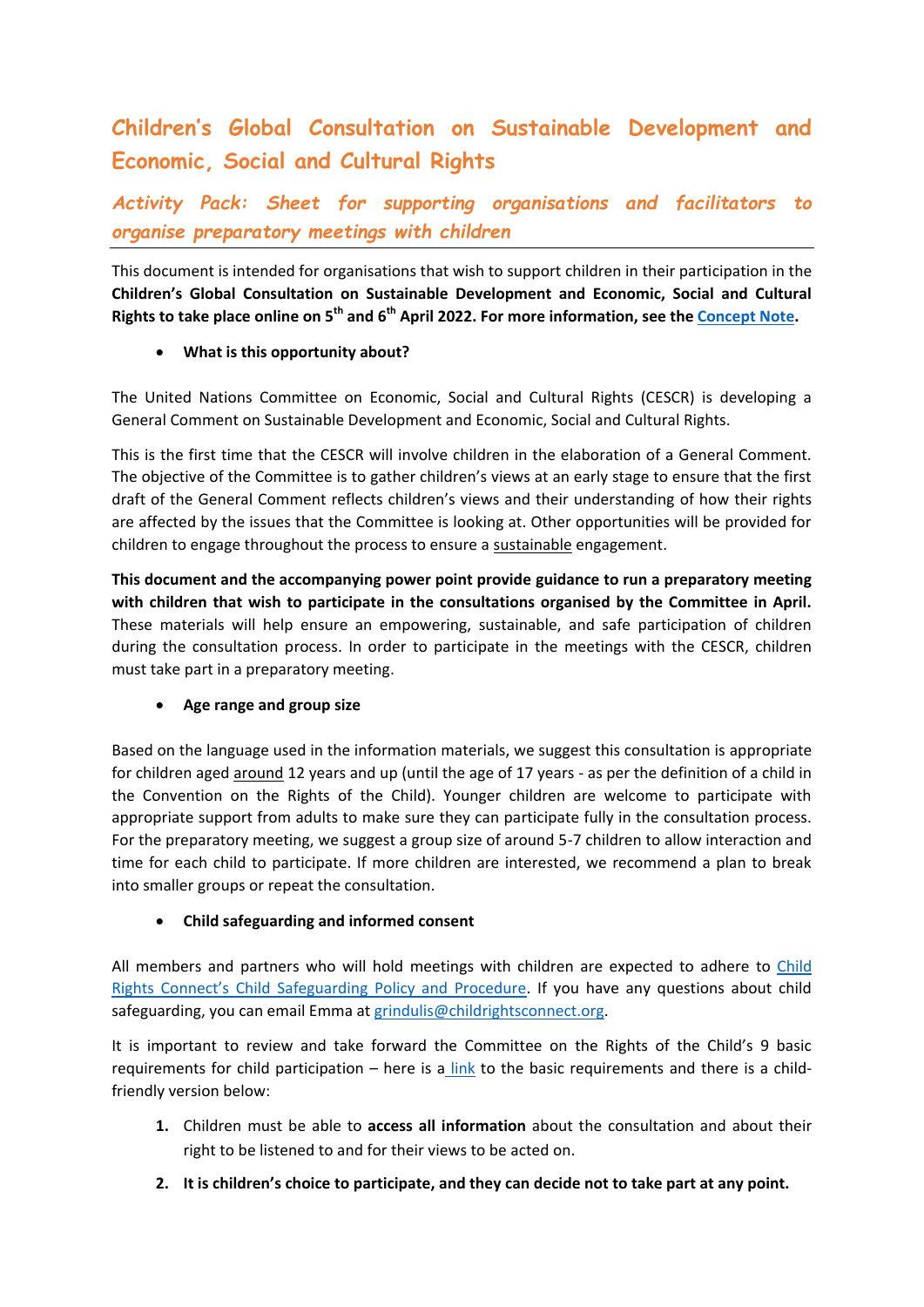- **3.** Children's views and ideas should be **respected** by adults.
- **4.** The activities will be **interesting and familiar** to the child's life, and there will be space for child participants to put forward any issues that are important to them.
- **5.** There should be preparations for the consultations so that all children will feel happy to participate in the activities, within **comfortable and friendly spaces.**
- **6.** The activities should be **open equally to all children** to take part from all communities and backgrounds, including children with disabilities.
- **7. Adults will be prepared** for the different activities so that all children are comfortable and feel supported and listened to.
- **8. Children must be safe and know who to talk to if they feel unsafe.**
- **9.** Children should get **feedback** on how their views have been acted on by adults, and the chance to give their opinion on the results of this project and its activities.
- $\checkmark$  Consistent with the 2<sup>nd</sup> basic requirement, it is important to receive **informed consent** from children for their participation in the preparatory meeting. It is necessary to share information with the children about what is happening and why, how they can take part and how their views will be taken into account, and what kind of follow-up and feedback there will be. In this document to help support child consultations to develop child-friendly [versions of the UNCRC,](https://www.childrightsconnect.org/wp-content/uploads/2019/08/cf_crc_translation_guide_final.pdf) you can find example consent forms which may be helpful.
- $\checkmark$  Consistent with the 4<sup>th</sup> basic requirement, the activity should be relevant and interesting for the child participants. Please note that **it is not essential that child participants have prior experience of the International Covenant on Economic, Social and Cultural Rights and Sustainable Development (ICESCR).**
- Consistent with the  $6<sup>th</sup>$  basic requirement, it is very important that the selection of child participants is **inclusive and diverse,** including a gender and age balance, children from different backgrounds and situations and children with disabilities. Please bear in mind that the recommended ago of participation for this consultation is for children from 12 to 17 years of age as specified above.

#### **Running a preparatory meeting**

The format and time for the preparatory meeting will depend on the group you are working with in terms of communication level, style and timings, and accessibility.

**Use our handy [Powerpoint Presentation](https://docs.google.com/presentation/d/1q8WRso-LZAXGOgF4bh5s6Lul7nXy-E-Z/edit?usp=sharing&ouid=113861858220060301590&rtpof=true&sd=true)** to take forward the exchange– feel free to develop / adapt to suit your context and planning!

- 1. **Ice-breaker:** Start with an ice-breaker. This helpful [toolkit](https://eurochild.org/uploads/2021/01/We_Are_Here_Toolbox.pdf) can give you some ideas!
- 2. **Keeping everyone safe:** Review and take forward the Committee on the Rights of the Child's [9 basic requirements for child participation](https://tbinternet.ohchr.org/_layouts/15/treatybodyexternal/Download.aspx?symbolno=CRC%2fC%2fGC%2f12&Lang=en) and make sure there is informed consent from all participants.
- 3. **Explain what the opportunity is about.**